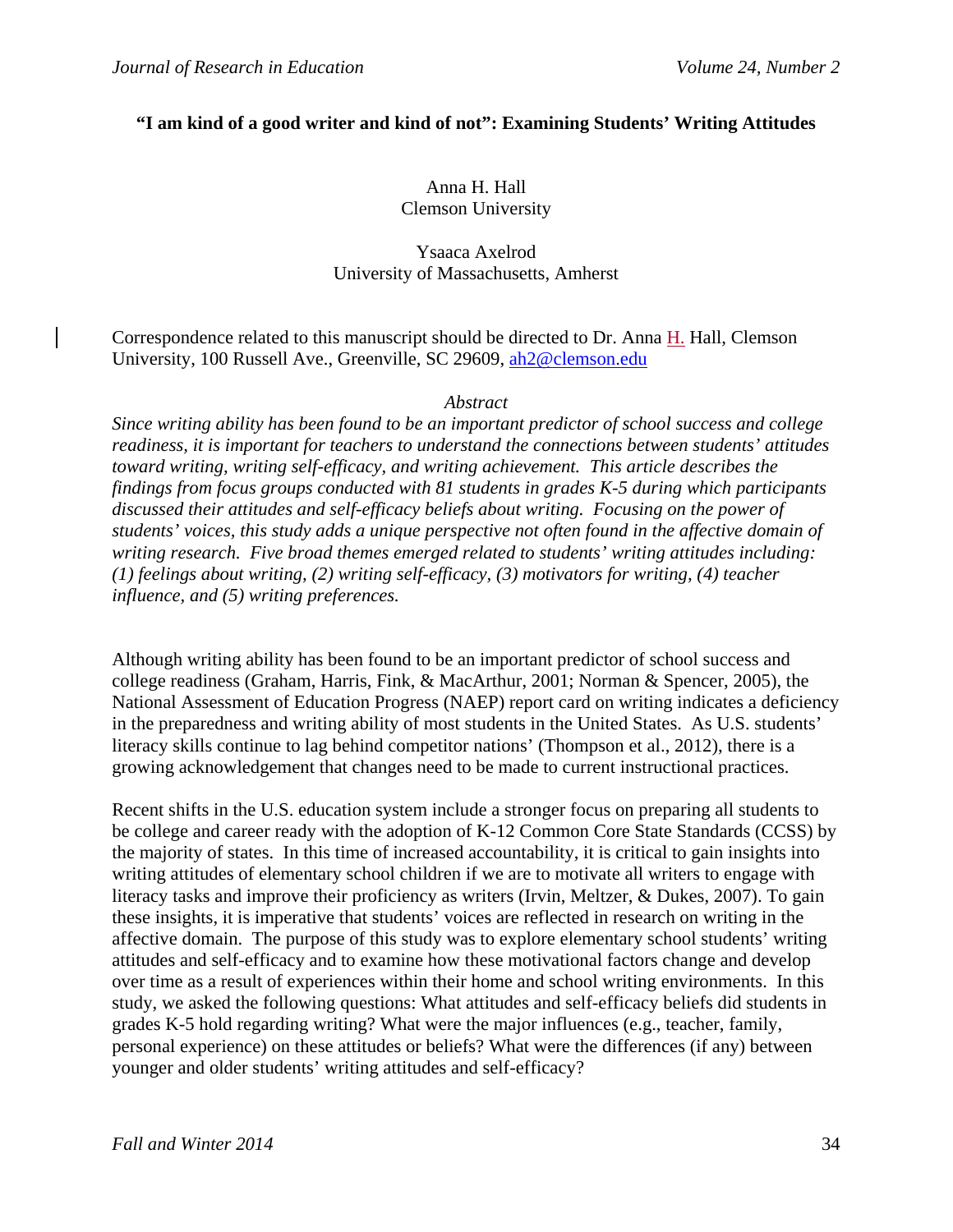# *Theories of Writing Development*

Sociocultural theories of writing development gained momentum in the late 1970s as researchers challenged cognitive models of writing processes and began developing social models of writing (Nystrand, 1989; Shaughnessy, 1977; Teale & Sulzby, 1986). These new models focused on the functioning of written language within context (e.g., within a classroom writing community), in contrast to previous models which described writing as a solitary cognitive act. Social models of writing continued to garner attention in the 1980s as a result of the success of the process writing movement (Nystrand, 2006). Additionally, motivational research in the area of writing increased during the past two decades, revealing attitudes and self-efficacy as important influences on writing development (Alexander, Graham, & Harris, 1998; Graham, Berninger, & Fan, 2007; Piazza & Siebert, 2008). These developments led to a richer understanding of the writing process as demonstrated by revised cognitive models, in which motivational factors have a more influential function (Hayes, 1996; Hidi & Boscolo, 2006).

Due to the interdependent nature of attitudes, feelings, and beliefs, researchers often struggle to define affective constructs and measure interrelations of affect (Graham et al., 2007; Piazza & Siebert, 2008). There have been mixed findings on how writing attitudes change and develop through the school years, with some researchers reporting a decline in positive attitudes toward writing and perceptions of writing ability (Anderman & Maehr, 1994; Knudson, 1991,1992; Shell, Colvin, & Bruning, 1995) and others reporting no difference in writing attitudes of younger and older writers (Graham, Schwartz, & MacArthur, 1993; Graham et al., 2007) or an increase in positive attitudes with age (Pajares, 2003).

In this study, we used sociocultural theories of writing (Prior, 2006) to frame our understanding of children's writing development and the possible impact of teachers, curricula, and experiences on children's attitudes towards writing. While interviewing the children, we listened carefully for comments about specific interactions with teachers, peers, and family members, and how these interactions and expectations affected children's writing experiences. Our interest in listening to children and trying to understand how they viewed themselves as developing writers, was grounded in the notion that attitudes, beliefs, and self-efficacy are influenced by social settings such as the classroom. It is possible that by listening to children and studying their experiences, the importance of social influences on writing development and achievement can be illustrated, and in turn help teachers reexamine their curriculum and teaching practices.

## *The Relationship between Writing Attitudes, Self-Efficacy, and Writing Achievement*

The connections between students' attitudes toward writing, writing self-efficacy, and writing achievement are important considerations for teachers in the current school climate of accountability and Common Core implementation. In regards to attitudes, research demonstrates students with more favorable attitudes toward writing have higher efficacy beliefs and are likely to write more often and exert more persistence and perseverance when obstacles arise (Jones, 2008; Kear, Coffman, McKenna, & Ambrosio, 2000; Pajares, 2003; Zumbrunn, 2010). In a recent study, Zumbrunn, Bruning, Kauffman, and Hayes (2010) observed a positive significant relationship between elementary students' writing attitudes and writing self-efficacy. The findings from this study and others suggest that writing attitudes can influence students' beliefs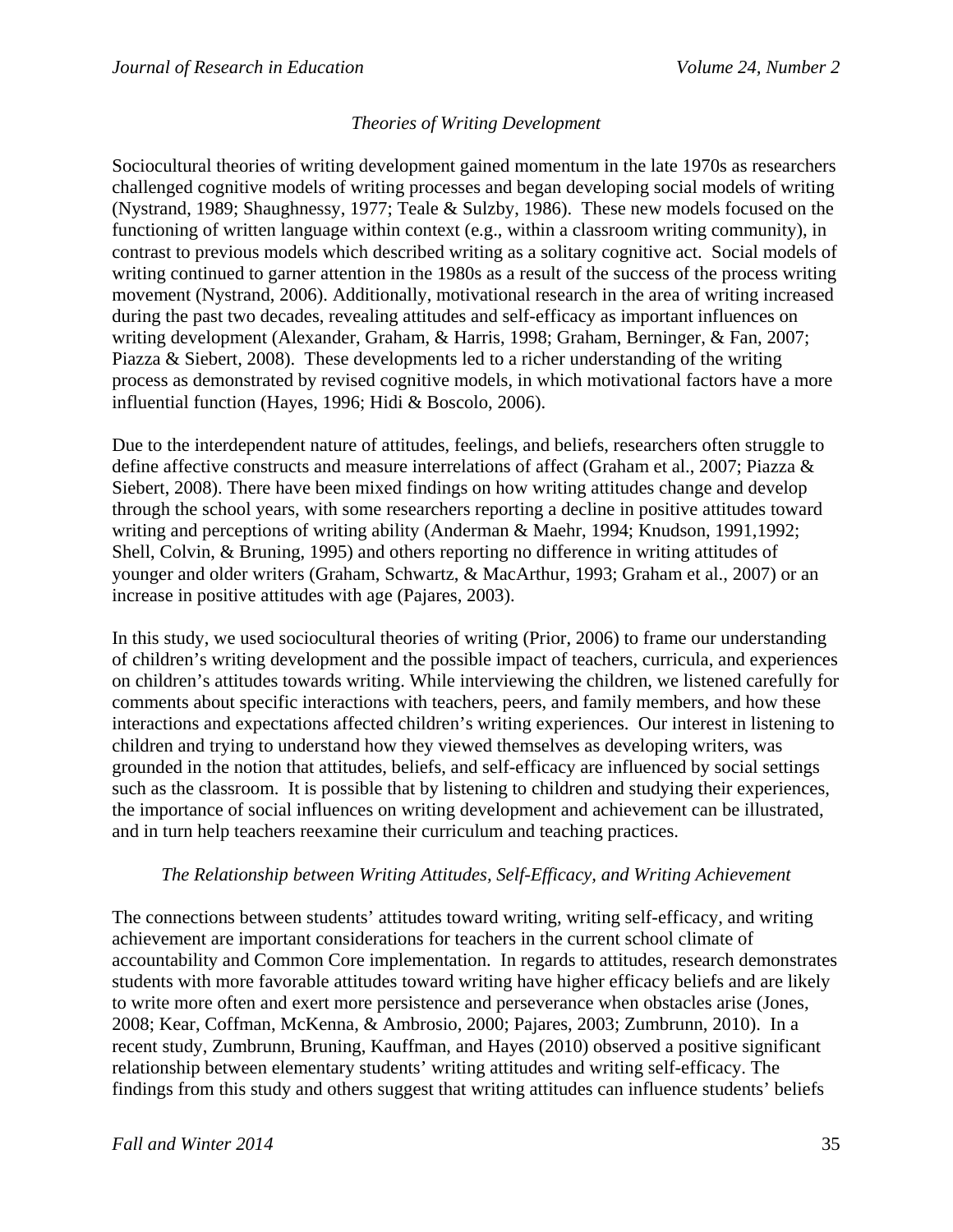about their writing competence and in turn affect their writing achievement (Graham et al., 2007; Kear et al., 2000; Knudson, 1995).

Positive attitudes toward writing and high levels of writing self-efficacy may be mutually beneficial. Hidi, Berndorff, and Ainley (2002) found students engaging in interesting activities experienced positive emotions which can provide feedback and information that may strengthen students' writing self-efficacy. Judgments of writing efficacy and personal writing attitudes affect the choices students make by influencing the amount of effort they expend, the types of strategies they use when writing, and the risks they are willing to take on writing assignments (Anderman & Wolters, 2006; Pajares, 2003).

Graham et al. (2007) suggest these differences in student attitudes and writing behaviors often lead to individual differences in writing achievement. In their study designed to test different models of the structural relationship between primary grade students' writing achievement and attitudes toward writing, Graham and colleagues (2007) found students with more positive writing attitudes had greater writing achievement than their peers with less favorable attitudes toward writing. The model that best fit the data in their study suggested that writing attitudes significantly predicted writing achievement.

#### *Methods*

This study was informed by sociocultural theories of writing (Prior, 2006) and writing research focused on the affective domain (Alexander et al., 1998; Graham et al., 2007; Piazza & Siebert, 2008). Using qualitative methods, we examined elementary students' attitudes and self-efficacy beliefs about writing (including their feelings and motivation for writing). We used qualitative inquiry because our goal was to learn about children's experiences and their perspective on their development as writers in school. In order to accomplish this goal, we used focus group interviews to collect data because they are useful in promoting conversation among participants and allow participants to "stimulate each other to articulate their views or even to realize what their views are" (Bogdan & Biklen, 2007, p. 109). By generating data based on the synergy of the small groups, we were able to gather information about a range of attitudes and experiences, as well as explore the differences in perspectives across grade levels (Rabiee, 2004).

## *Participants*

The data from this study were collected in accordance with the standards and guidelines of the human subjects review board at the authors' home institution. The participants in this study were 81 students in an elementary school in the South. The school is a neighborhood school with a focus on the arts. Both authors were familiar with the school because it is used as a field placement site for their institution. The demographics of the school are the following: 70% White, 21% Black, 5% Latina/o, 4% Asian. The participants in our study mirrored the demographics of the school.

Using purposeful sampling (Bogdan & Biklen, 2007), we contacted one teacher at each grade level (K-5) based on our knowledge of their daily use of writing instruction from our student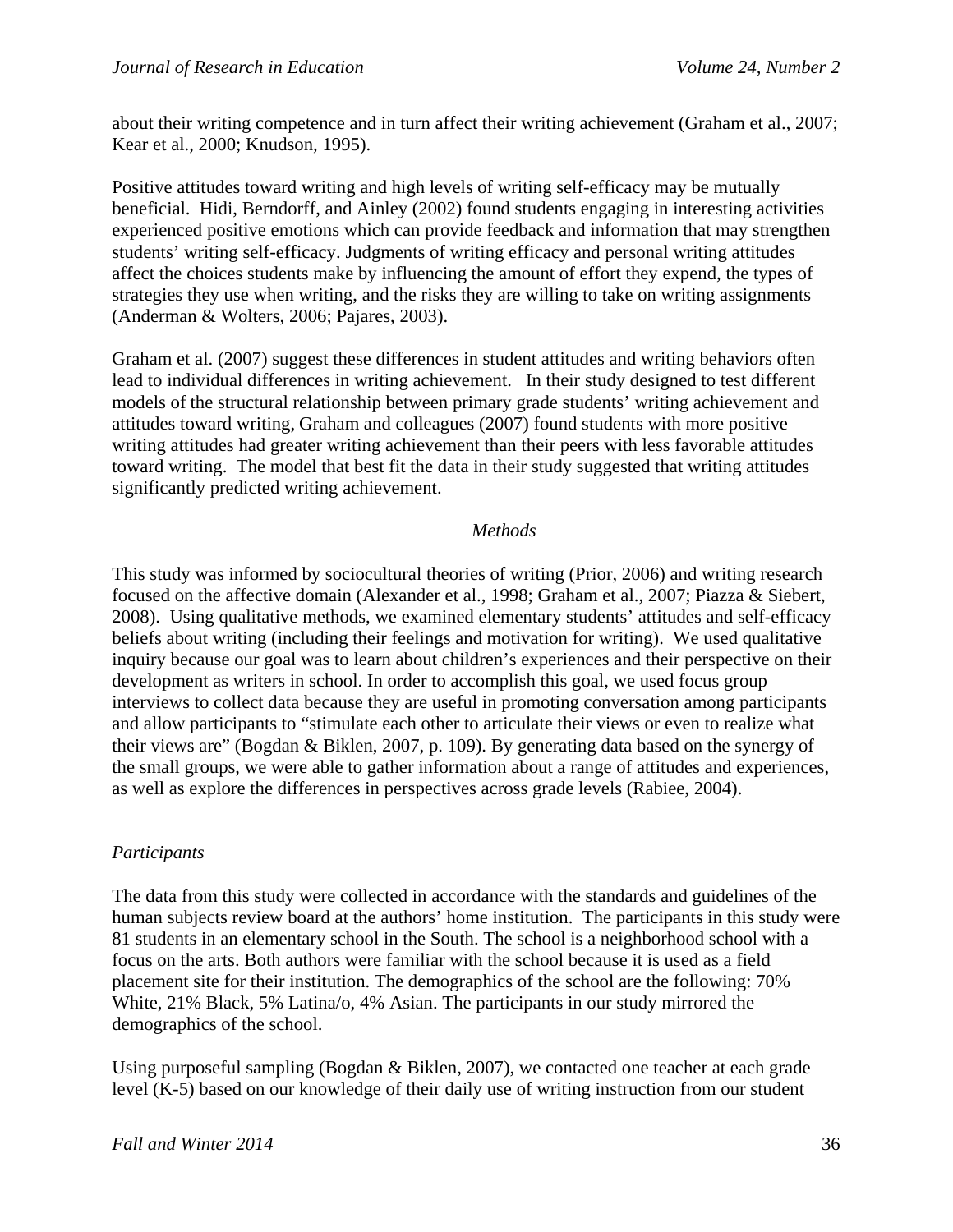teachers, comments from parents and the principal at the school, and observations from visits to the school. We asked each teacher to send home a letter to all of her students (i.e., approximately 25 students per class) with information regarding the study and permission for their child to participate in the focus groups. We received responses from 10 kindergarten students, 16 students in grade 1, 14 students in grade 2, 13 students in grade 3, 14 students in grade 4, and 14 students in grade 5. All students that returned consent forms were invited to participate in the study and gave verbal consent.

#### *Data Sources and Methods of Analysis*

The authors, both familiar with teaching writing in the elementary school setting and experienced with focus group research, moderated the focus groups to ensure an environment in which students felt relaxed and encouraged to engage in conversation about their attitudes and feelings toward writing. Following each focus group, we recorded general impressions and unique responses from students in their group. A research assistant was also present to observe body language and gestures (to add context to oral responses), record the names of speakers, and document the general content of the conversations in order to supplement the oral transcripts. Krueger & Casey (2000) suggest 6-8 participants as an optimum size for focus groups in order to gain a variety of perspectives, while being small enough to converse in an orderly manner. Using these guidelines, we randomly divided the children into groups of 5-8 by grade level (depending on the total number of participants for each grade) and began by introducing ourselves and inviting the children to tell us their names.

We asked students a series of introductory questions such as: (1) Do you like to write?, (2) What do you like about writing?, (3) What does your teacher do to help you write?, and asked them to respond orally. We then used their answers and comments to ask follow-up questions to better understand their responses and attitudes toward writing. For example, in the second grade class the children talked about writing for a school-wide contest. Follow-up interview questions then asked specifics about why they enjoyed writing for the contest, what made a piece of writing "good" for the contest, and why the contest made them feel excited about writing. Focus group conversations were audio recorded and later transcribed.

Using framework analysis (Krueger, 1994; Ritchie & Spencer, 1994), we analyzed our data through four key interconnected stages including familiarization with raw data, identification of themes, indexing and organizing the data, and interpreting the data. Our initial data analysis was our conversations after each focus group to discuss themes that emerged and responses from children that seemed to resonate (or not) with the existing literature (Bogdan & Biklen, 2007). Based on these initial conversations, we created a list of themes and ideas with which to code our transcripts and observation notes. We chose these initial themes based on comments or ideas from the children that stood out to us, ideas that helped us to answer our research questions, and comments that were unexpected. These themes included: role of teacher in students' perception of writing, motivators, sense of self in relation to writing, utility of writing, discourse of writing, and affective statements about writing.

First, we each coded our individual transcripts (including observation notes) by highlighting student comments with different colors in Microsoft Word that related to our initial themes.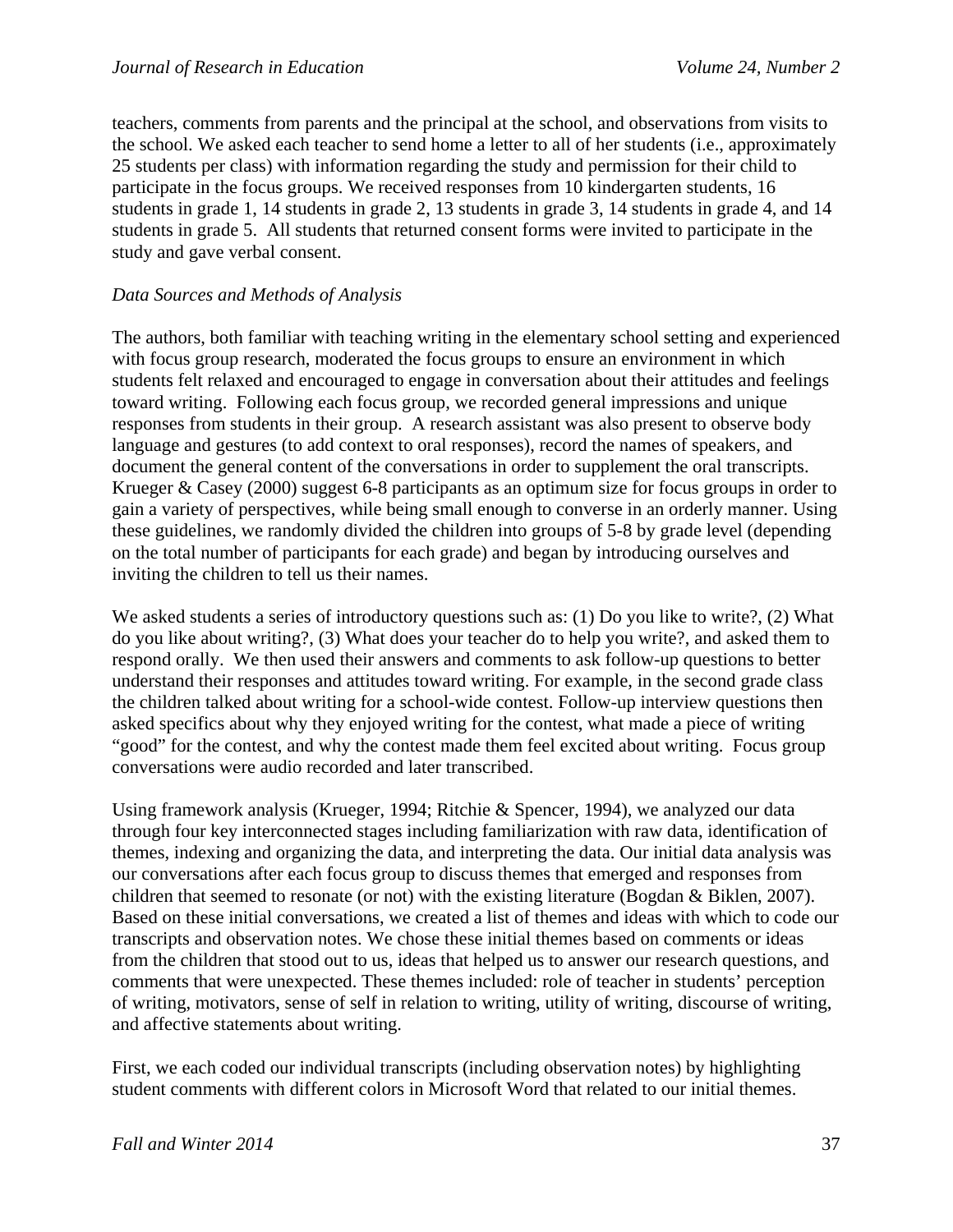Frequency distributions of students' responses were then created by each author and compared to determine agreement in prevalence of themes. Student responses ranged from 19-56 related comments per theme and 2-29 comments per subtheme (prevalence is noted below in the study findings).

Next, we individually noted additional themes that emerged that were not on our initial lists (i.e., where children prefer to write, what topics children prefer to write about, and what genres of writing children prefer) and coded transcripts a second time by highlighting and creating a frequency distribution of additional themes. After coding for initial and additional themes, we reviewed our shared transcripts to discuss discrepancies and reach an agreement on shared themes and their prevalence.

# *Findings*

Five prevalent themes emerged during the analyses of focus group data including: (1) motivators for writing, (2) writing preferences, (3) writing self-efficacy, (4) feelings about writing, and (5) teacher influence. Each of the themes with supporting evidence, are described below in order from most prevalent to least prevalent. The number of student responses are listed parenthetically after each key theme and subtheme below.

## *Motivators for Writing (56)*

Since motivation is strongly correlated with academic achievement in writing (Alexander et al., 1998; Graham et al., 2007; Piazza & Siebert, 2008), it makes sense to ask children about factors that make them *want* to write. In the current study, four sub-themes emerged within motivators for writing including: *topic choice* (29)*, sharing* (14)*, freedom* (7)*,* and *praise* (6)*.* Despite the class or age group interviewed, topic choice was the most frequently discussed issue during our focus group sessions. In classrooms where children were given topic choice often, comments were made describing the importance of choosing their own topic and how it motivated them to write. When discussing *topic choice*, children described the importance of being familiar with writing topics and the restrictions they felt when writing about assigned topics. Three children commented on their feelings about familiar topics:

"I really like it when we write about ourselves and things that we know."  $(1<sup>st</sup> grade)$ 

"I like choosing my topic because you can tell people stories that you did over the weekend and stuff because they weren't there."  $(1<sup>st</sup> grade)$ 

"I like writing on my own cause you can keep it secret if it's private and you can write stuff about anything."  $(2<sup>nd</sup> grade)$ 

Others commented on the restrictions of assigned topics and the freedom they felt when allowed to write about their own topics:

"What you really like, you can't write about, cause that person tells you what to write and you have to do it." (3rd grade)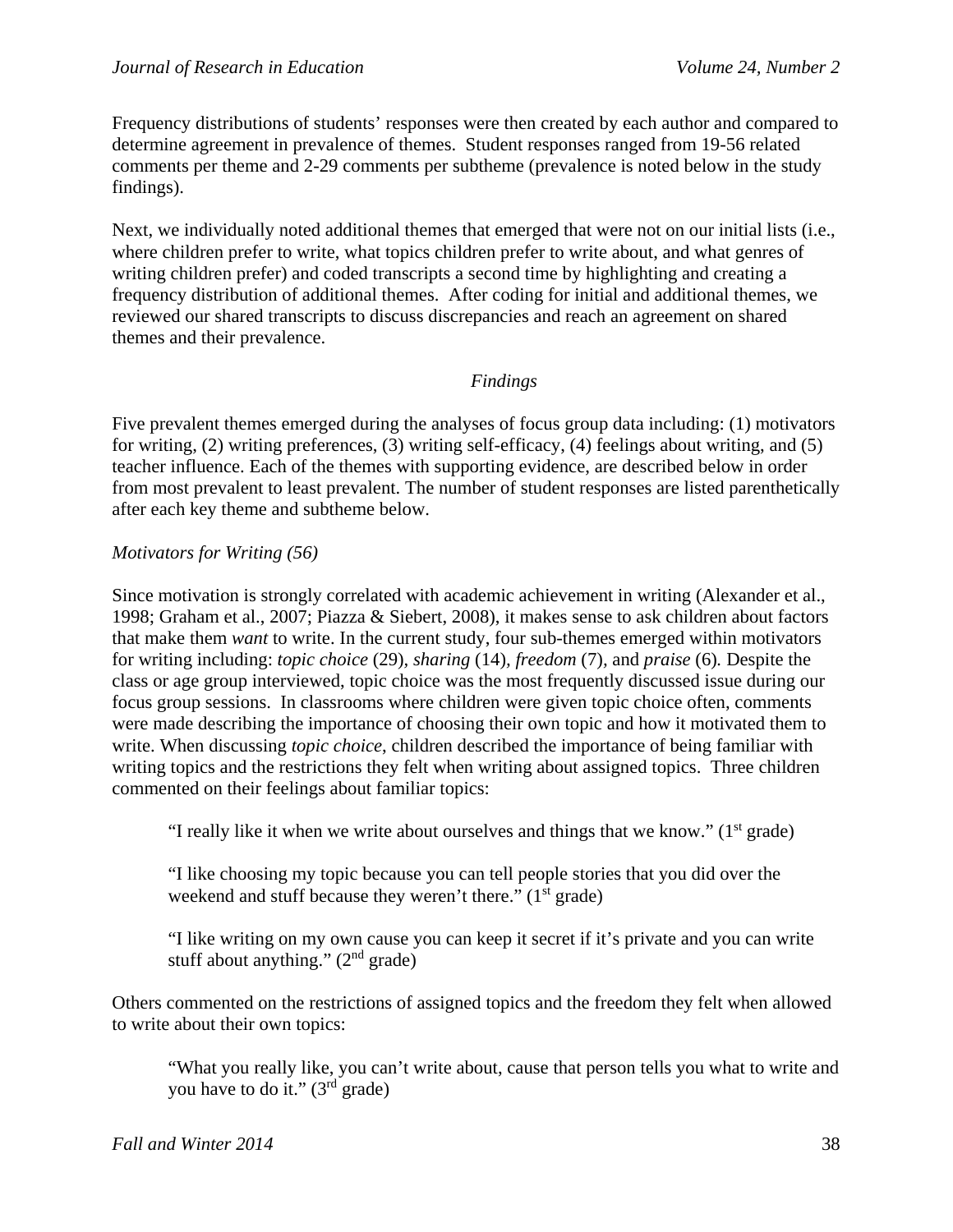"We just don't know how to write about fairies because we don't have the word fairies on our popcorn words, cause in classrooms there's normally not fairies." (Kindergarten)

"I like choosing because you know what you want to do and you're the boss of yourself, so you do what you want to do."  $(5<sup>th</sup> grade)$ 

"…pretty much what he's trying to say is the sky is the limit when you write about your own topic." (3rd grade)

Older children (i.e., 3<sup>rd</sup>-5<sup>th</sup> grade students) also talked about appreciating *topic choice* within an assigned genre and described instances when they appreciated the teachers' assistance with topic choice. Two children stated:

"Well, she normally tells us what to write about. Like we are writing our goals piece now and she told us we had to write about our goals, BUT we could come up with our goals and she helped us to kind of get a feel for that."  $(5<sup>th</sup> \text{ grade})$ 

"I like getting an idea of what to write out or else I'm kinda stuck and having a little trouble. Sometimes after that, I can write on my own if I get a good start. Then I can build onto that and make it better."  $(5<sup>th</sup> \text{ grade})$ 

Some students talked about the daily act of *sharing* as a motivator for writing while others found sharing time to have a negative influence on their attitudes toward writing. Students who enjoyed sharing appreciated feedback from their peers, the feeling of accomplishment when sharing a finished piece, and the emotional connection felt with their audience. Three students described positive experiences with sharing their writing:

"I like sharing because my friend might say maybe you should take out this sentence."  $(4<sup>th</sup> grade)$ 

"It makes me feel like I've accomplished something, like all of that practice of writing and help really paid off."  $(5<sup>th</sup> grade)$ 

"When you share with the class, they just realize what you are going through."  $(4<sup>th</sup> grade)$ 

Although children in grades 4-5 reported positive experiences with sharing, they were also more likely to report negative attitudes toward sharing than students in grades K-3. Three older students described negative attitudes toward group sharing because of the personal nature of their writing or because of the quality of their writing:

"I don't like other people to see my writing. I only like one person. Like just my teacher."  $(4<sup>th</sup> grade)$ 

"Sometimes I like to, but sometimes I don't, because if we're doing a piece about a part of our lives, it's kind of personal so you don't really want people to listen." ( $5<sup>th</sup>$  grade)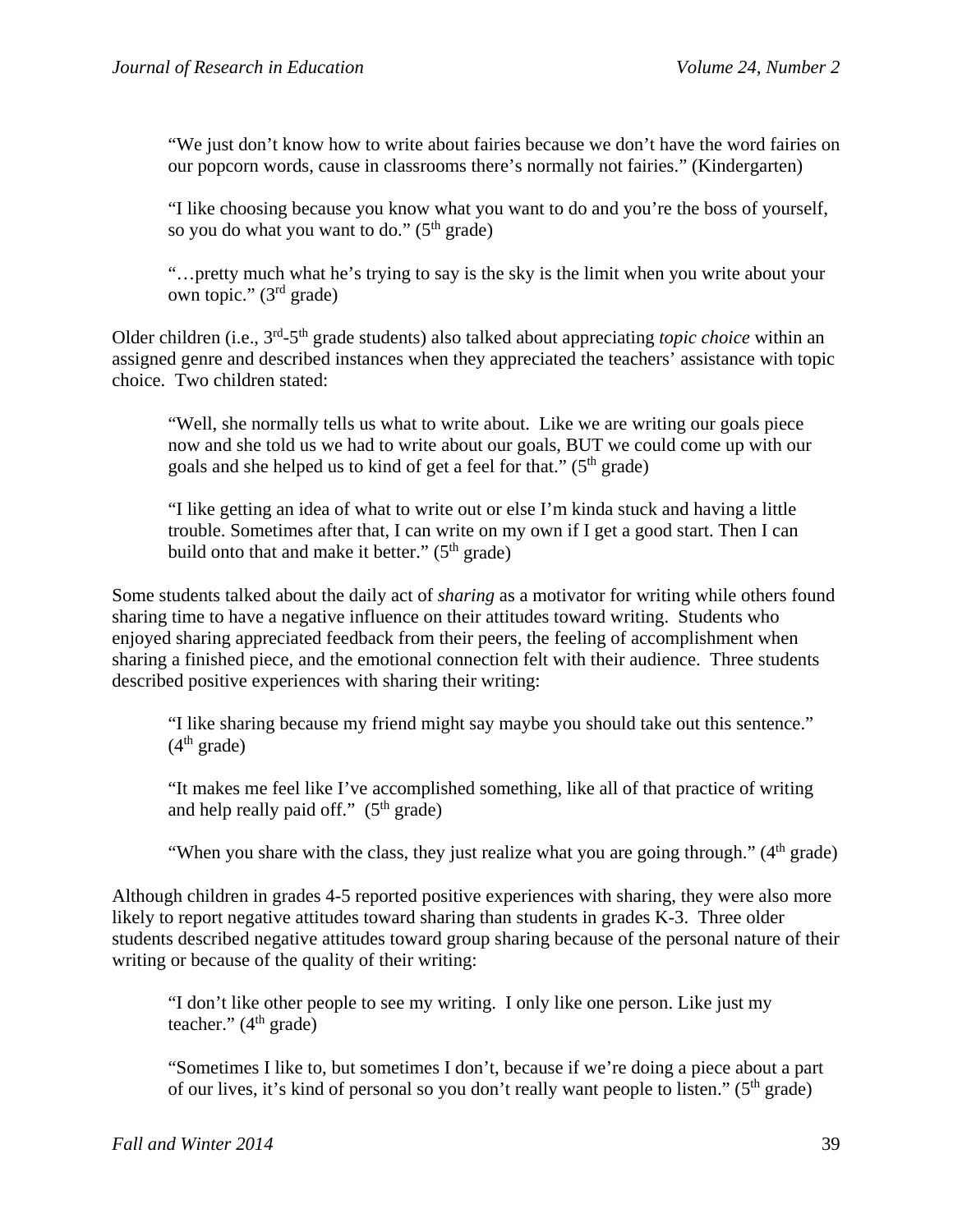"I love sharing…but …sometimes when I feel very strong about what I write and how I feel and stuff, I'll want to share it, but usually if I don't want to, if I don't think it's the best it can be, I don't want to share it."  $(5<sup>th</sup> \text{ grade})$ 

In addition to sharing, *freedom* was a theme that was interwoven throughout students' discussion about their motivation to write. Freedom to choose where to write, what to write about, and for which audience were all mentioned with multiple students discussing the benefits of writing at home.

"I like writing at home because nobody else is there and I have a quiet room." (2nd grade)

"I like it better at home because I don't have anybody watching me. Sometimes when people are watching me, I get a little nervous like "why are you watching me?" right? Like it's pressurizing so I don't really concentrate."  $(3^{rd}$  grade)

Finally, *praise* was a motivator for the young writers interviewed in this study. Comments about *praise* included descriptions of eliciting emotion from others and experiences with public recognition of their writing. Two students described emotional writing moments with their teacher and peers:

"Most of the time with my writing, when I'm reading it to the class, she'll [teacher] start crying."  $(4<sup>th</sup> \text{ grade})$ 

"...and usually all our friends say "yeaaaaaaah!" (4<sup>th</sup> grade)

Three other students recalled times when their writing had been recognized by the judges of the monthly school wide writing contest:

"There's this [school wide] contest and you can enter it and they'll read your poem or writing or whatever you do and they'll look at it, and if they like it, you win."  $(4<sup>th</sup> \text{ grade})$ 

"I have entered a lot of my work in [the school wide contest] and it feels good if you win it because it kinda boosts your writing confidence a lot."  $(5<sup>th</sup> grade)$ 

"When it's entered, you feel like you've accomplished something, and if somebody else likes it, and they think you've done it to the best of your ability, and you know that you did, and if it's all you could do, and it gets picked, you know that it was enough and maybe over the top."  $(5<sup>th</sup> grade)$ 

## *Writing preferences (41)*

In our original meeting to discuss coding themes, we did not identify writing preferences as a major theme. But as we began our secondary analysis of the transcripts, we both found that the writing *genres* (17) students like to use, *what* (16) students like to write about, and *where* (8)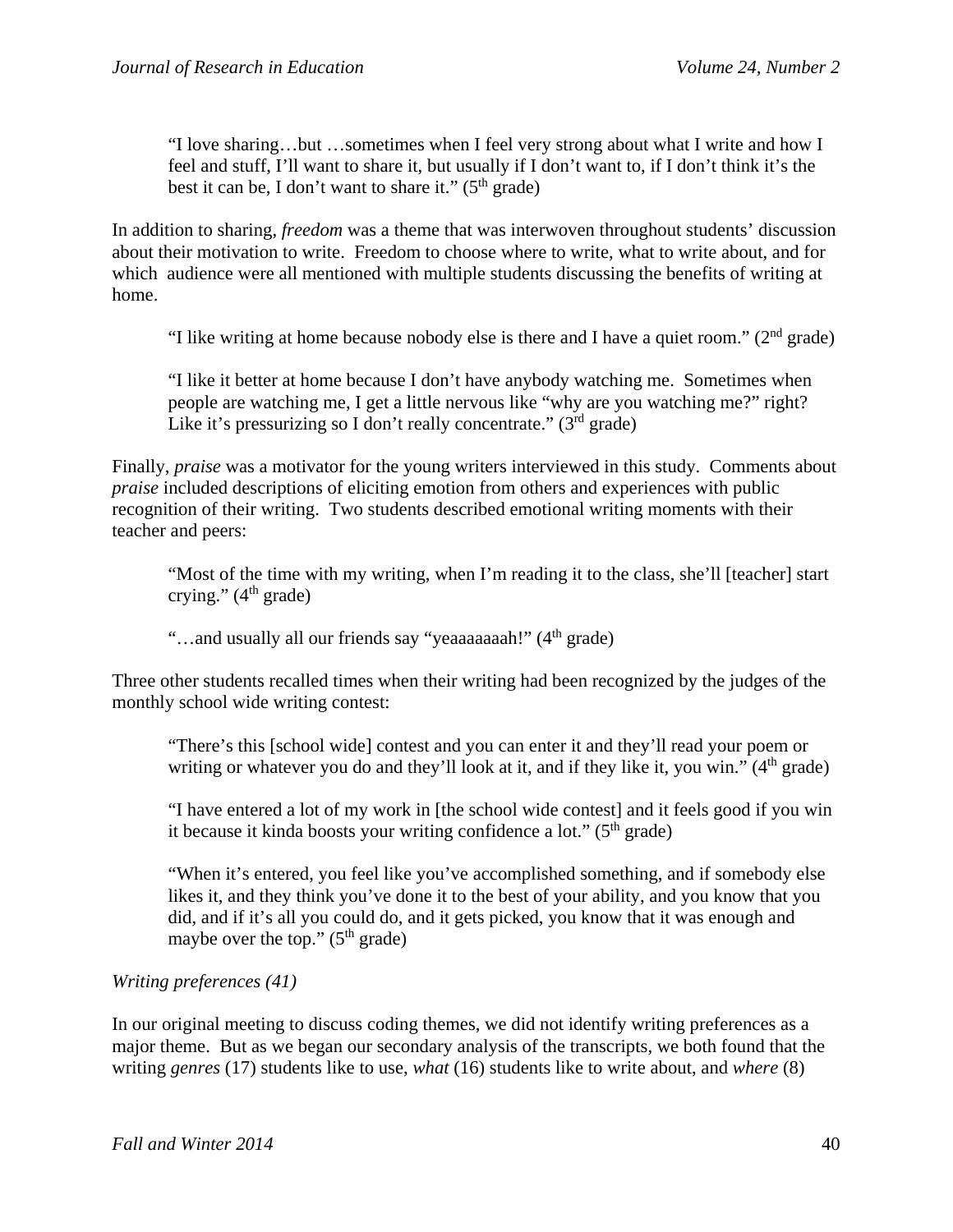students like to write were very important factors in the development of students' attitudes toward writing.

Students discussed many different writing genres that they preferred including poems, stories, jokes, comics, letters, posters, and songs. Three students shared their genre preferences:

"I like to write letters to the tooth fairy." (Kindergarten)

"Sometimes I go home and I write a little song."  $(3<sup>rd</sup> grade)$ 

"I like to write in my journal about my day sometimes."  $(3<sup>rd</sup> grade)$ 

There were obvious differences between the writing topic preferences of girls and boys. Boys wanted to write more about "things" such as vampires, zombies, race cars, chemistry sets, Legos, star wars toys, and robots. Girls preferred writing about more personal experiences or places such as vacations, family members, their neighborhood, and gardens. Finally, many students preferred writing in locations outside the classroom (e.g., in the car, outside, at home) and especially in environments free from noise. One student described her ideal location for writing:

"I'd like to write in the quietest building in the quiet world that has quiet things with no intercoms and no cameras."  $(2<sup>nd</sup> grade)$ 

# *Writing Self-Efficacy (32)*

It is not surprising that students with higher levels of writing self-efficacy (i.e., belief in their competence as writers) experience higher levels of writing achievement (Graham, Berninger, & Fan, 2007; Kear et al., 2000; Knudson, 1995). As with any complex task, beliefs of competence can affect the effort and persistence level students are willing to expend on writing (Anderman & Wolters, 2006; Pajares, 2003) as well as their enjoyment level.

Four sub-themes emerged when asking students to reflect on their sense of self in relation to writing. Regardless of whether they felt themselves to be "good" or "bad" writers, students reported *experience (10), use of conventions (9), elaboration (7),* and *teacher response (6)* as indicators of writing competence. Students reported that experience with writing influenced their beliefs in their writing ability and that practice was an important factor in becoming a proficient writer.

"I'm a good writer because I've had a lot of experiments… well, not experiments… experience... [laughs]... experiences."  $(4<sup>th</sup> grade)$ 

"If you write a lot and if you practice, you make mistakes over and over and eventually you don't make those same mistakes."  $(4<sup>th</sup> grade)$ 

Students also reported that they were "good" or "bad" writers based on their ability to use writing conventions such as spelling and punctuation.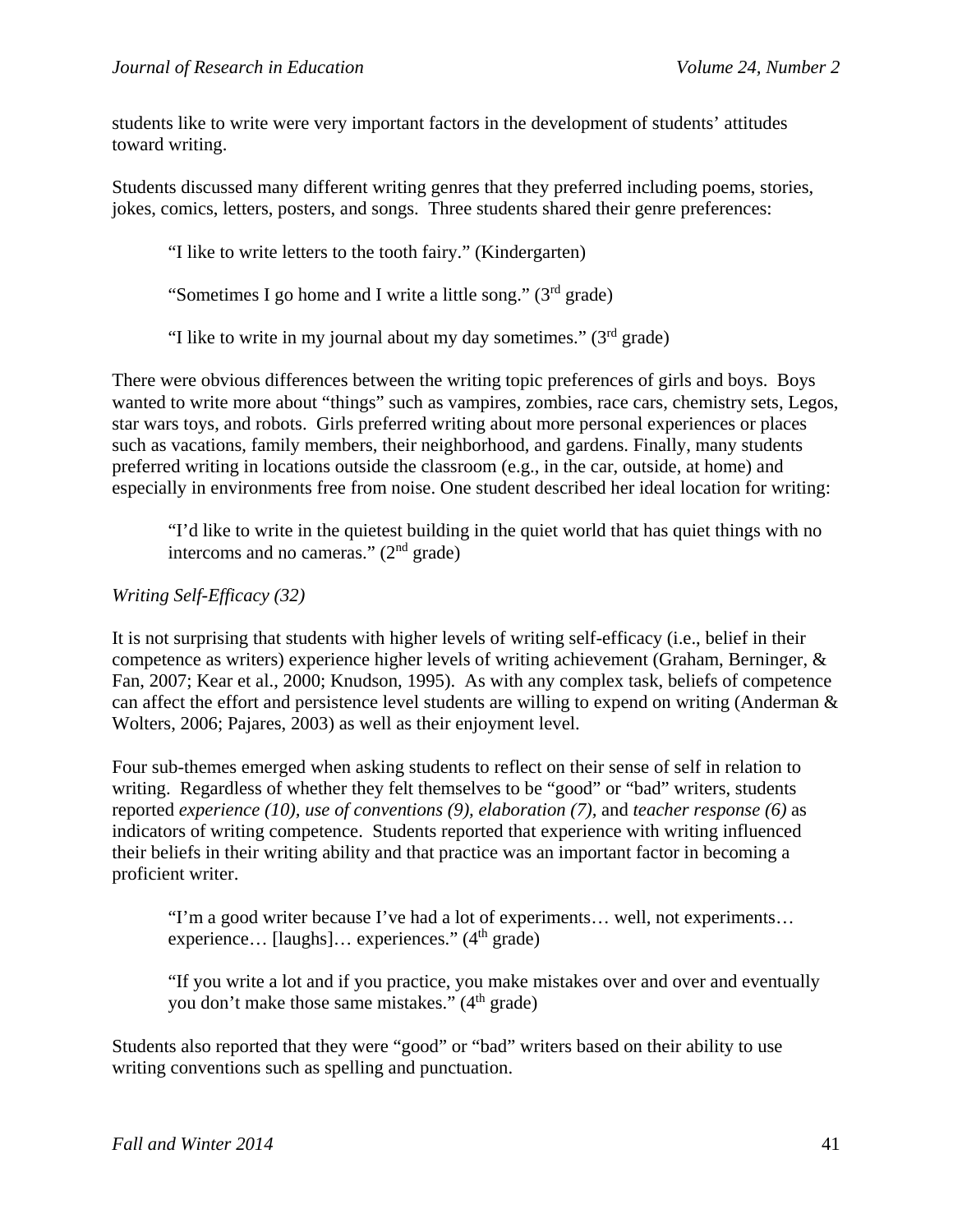"I'm a good writer because I always use capital letters and commas and periods. It's really important because you need to know when to stop."  $(3<sup>rd</sup>$  grade)

"Good writers can spell and put their words together in the right places." ( $2<sup>nd</sup>$  grade)

Others suggested their ability to elaborate and use details made them a good writer.

"I'm a good writer - I think it's because I use a lot of details." ( $2<sup>nd</sup>$  grade) "You have to use specific things and you have to make it so people will like it and you have to use words that would make sense."  $(3<sup>rd</sup> \text{ grade})$ 

Although teacher influence is discussed as a separate theme later in this paper, it is important to note here the influence of teacher response as it specifically relates to students' sense of writing self-efficacy. When students were asked how good of a writer they believed themselves to be, many substantiated their answers based on teacher response.

"I know I'm a good writer when I get a 100 or an  $A+$ ." ( $5<sup>th</sup>$  grade)

"I only usually have like one or two mistakes and she [teacher] compliments me."  $(3<sup>rd</sup>$ grade)

## *Feelings about Writing (31)*

When examining affective statements from the students, we found that many students had positive attitudes toward writing, but few preferred writing over alternative activities such as playing outside. Girls were more likely than boys to report having a positive attitude toward writing, which is consistent with findings from Graham et al. (2007) and Knudson (1993). We also found that attitudes toward writing declined with age with the most dramatic decline occurring between  $3<sup>rd</sup>$  and  $4<sup>th</sup>$  grade and continuing into the  $5<sup>th</sup>$  grade year. This trend is also consistent with findings from previous studies (Anderman & Maehr, 1994; Knudson, 1991,1992; Shell, Colvin, & Bruning, 1995).

During the discussion portion of the focus groups, students discussed both *positive* (16) and *negative* (15) feelings about writing. *Positive* feelings centered on expressing ideas through writing and being creative. Three students described their positive feelings:

"I like writing because I can write things that happen instead of talking." ( $2<sup>nd</sup>$  grade)

"I like writing because you can keep it secret if it's private and you can write stuff about anything."  $(2<sup>nd</sup> grade)$ 

"One of my favorite parts about writing is that it is sort of like legos. You can build your own characters."  $(5<sup>th</sup> grade)$ 

*Negative* feelings were most often associated with the difficulty and complexity of writing including figuring out how to spell and use punctuation, writing lengthy sentences, and organizing thoughts and ideas. Four students describe their struggles with writing: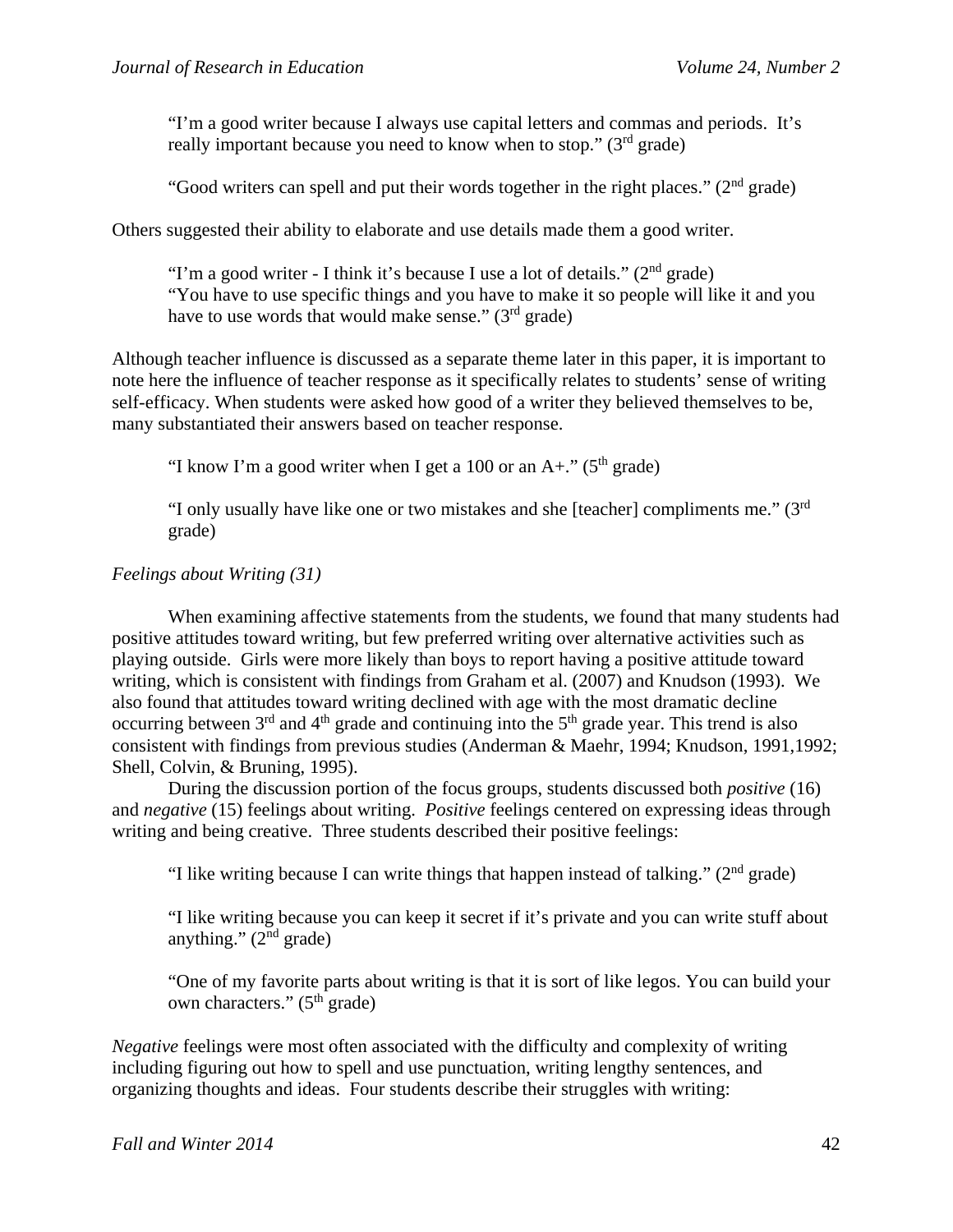"I don't like writing the words because sometimes I don't know the words and I want to figure them out myself and I can't." (Kindergarten)

"My hand gets tired." (Kindergarten)

"I don't like when you have to write something like a very long sentence like fifty something words."  $(1<sup>st</sup> grade)$ 

"You have so many ideas in your head and you just keep losing them."  $(4<sup>th</sup>$  grade)

Students also stated that writing takes time away from other more enjoyable activities. One student stated this concern clearly:

"I don't have a lot of free time and I'd rather spend it on something else." ( $3<sup>rd</sup>$  grade)

*Teacher Influence (19)* 

 When children were asked about the role of their teachers in their writing lives, they had a range of answers from positive and supporting to negative and limiting. Children's responses regarding teachers' positive roles fell into three categories: (a) *encouragement* (7), (b) *direct assistance with writing* (4), and (c) *tips for improving writing* (2). Two children described experiences of receiving *encouragement* from their teacher:

"She tells us to write more!"  $(1<sup>st</sup> grade)$ 

"I like writing when my teacher tells us to do it, because everybody else is doing it. That makes me feel like, yeah, I wanna do writing."  $(4<sup>th</sup> \text{ grade})$ 

Examples of *direct assistance with writing* included the teacher providing topic ideas, spelling words for children, providing a writing model to be copied, and helping with punctuation. Four children described *direct assistance with writing* received from their teacher:

"When you're at home, you're like I'm stuck and I don't know what to do, but if you're at school the teacher can help you and put ideas in your head."  $(5<sup>th</sup> grade)$ 

"If I make mistakes, she tells me. Like if I spell a word wrong, she would tell me how to spell it and then when we did our final draft, I would know how to spell it and get it right."  $(4<sup>th</sup> \text{ grade})$ 

"I am kind of a good writer and kind of not, cause sometimes I get like…sentences, eh, jumbled up. But usually I think I'm a good writer because, um, my teacher helps me and we practice a lot."  $(4<sup>th</sup> \text{ grade})$ 

"She writes down what we're supposed to write …and then we copy it". (Kindergarten)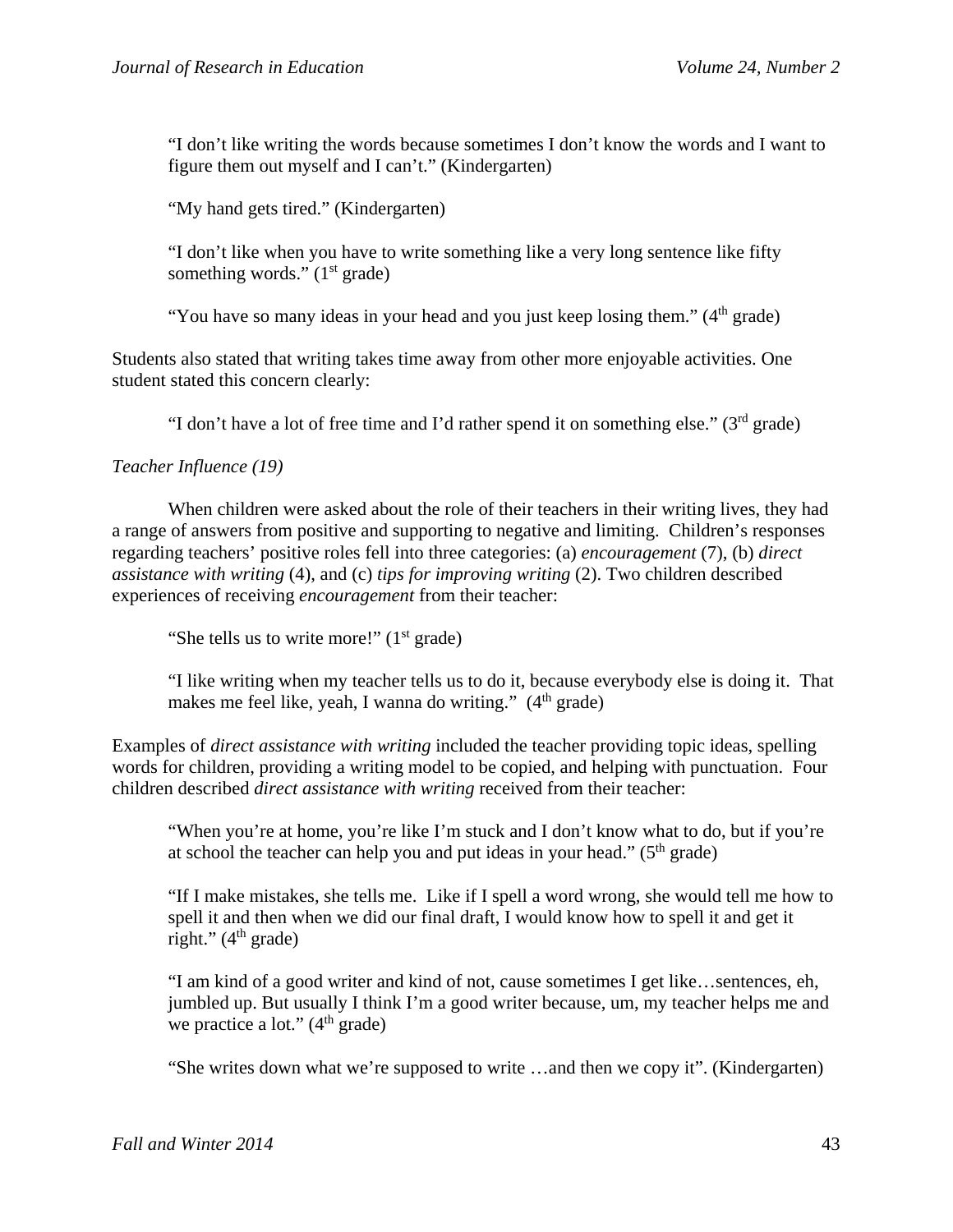Beyond direct assistance, children found a variety of tips from teachers helpful in improving their writing. *Tips for improving writing* included providing examples, suggesting different word choice and sentence structures, and asking children to read their work aloud to hear where changes were needed. One child described how her teacher provided tips through daily conferencing:

"She comes around the room and conferences with us and tells us to read our piece out loud, and she says when we read it, we can see our mistakes more. Then as we read, she tells us where we should change something and keep something. She tells us if it's really good or not."  $(5<sup>th</sup> \text{ grade})$ 

Two negative sub-themes emerged when children were asked about their teachers' role in their writing process including *limited writing time* (4) and *uncomfortable writing environments*  (2)*.* It was obvious interviewing different classes that some teachers allowed more consistent and extended periods for writing than other teachers. An overwhelming complaint from students in classes with limited writing time was that they were "just getting started" and writing time was over. Four children described their frustration with *limited writing time*:

"She always gives us ten minutes and I'm like getting started and I've got one dot on my paper and then we have to clean up."  $(1<sup>st</sup> grade)$ 

"If she let us have more time, it would make us more smart."  $(1<sup>st</sup> grade)$ 

"We would have more time to do bigger sentences or it'd be a really nice picture."  $(1<sup>st</sup>$ grade)

"I wish we could have a certain time for writing, a writing time like for 15 or 30 minutes so that we could write whatever we wanted."  $(3<sup>rd</sup> grade)$ 

Other children described the teachers' role in creating *uncomfortable writing environments* due to noise and criticism. Many talked about desiring a quieter work space where they could concentrate and write "like they do at home." Others focused on feelings they experienced when their teacher critiqued their writing in front of their peers.Two children described their struggles with their *uncomfortable writing environments:* 

"It's too noisy – and it's so annoying…and you probably just mess up at some point."  $(2<sup>nd</sup> grade)$ 

"Well, my teacher shared my writing with the class last year and I got really sad cause you don't know if she is gonna say you need to fix this in front of the class or if they'll laugh or something."  $(3<sup>rd</sup>$  grade)

While children reported both positive and negative roles that their teachers played in their writing lives, it was apparent throughout the interviews that teachers have a major influence in the development of children's attitudes toward writing. We see the importance of the environment that teachers establish in their classrooms for writing, both in terms of physical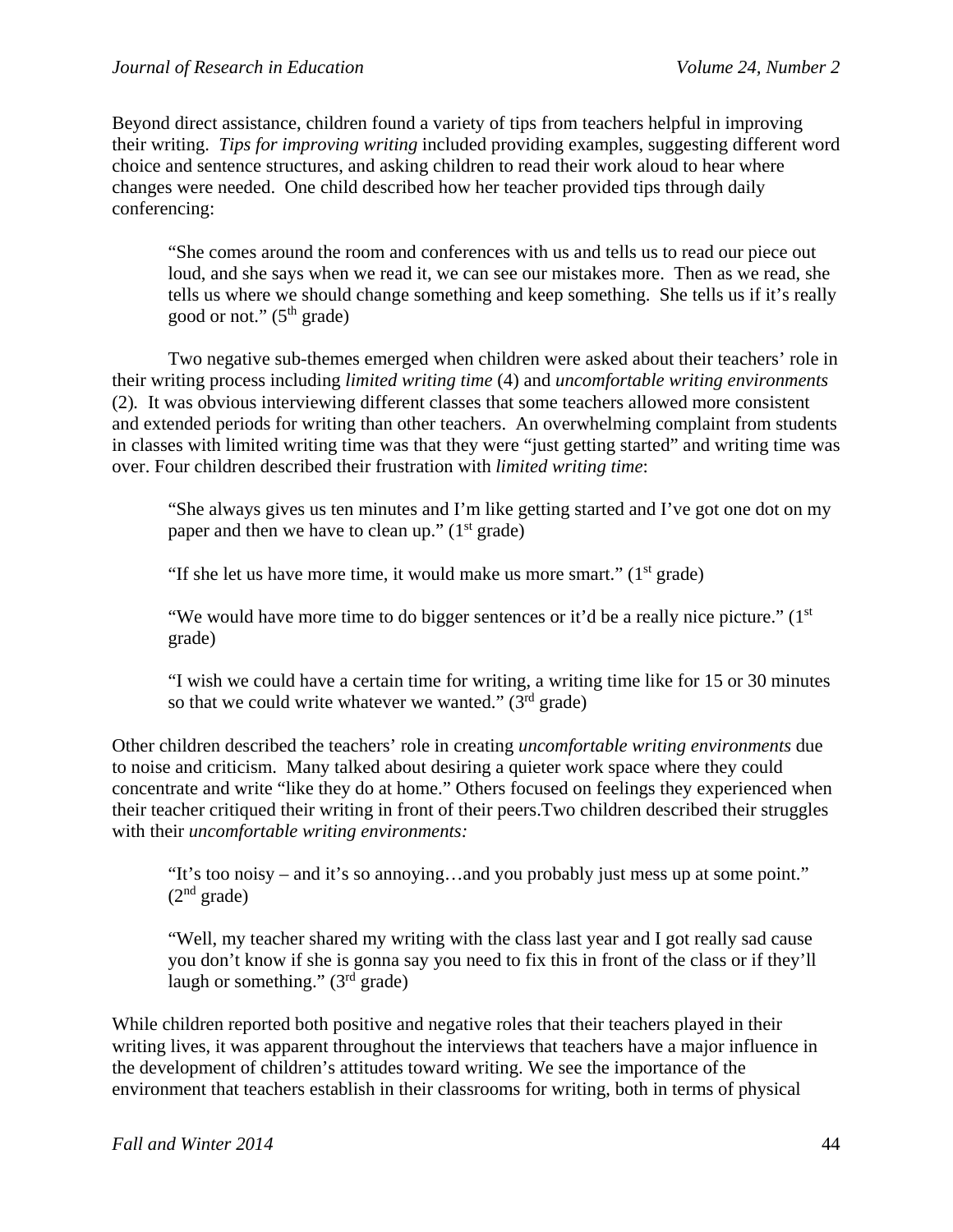environment and time allotted, as well as creating a climate of a writing community where children feel comfortable and supported in their writing.

## *Limitations*

There are several methodological limitations to this study. Although all of the participating teachers taught writing on a daily basis, the school did not have a consistent writing program or philosophy across all of the grades or classrooms. Therefore, our use of only one teacher per grade level gave us a limited perspective on the writing experiences of children across the school. Children's writing experiences in classrooms were dependent on their individual teachers' writing curriculum and philosophy, as well as varying home experiences, therefore the changes we noticed in writing attitudes over time may or may not have been directly related to age and development. In future studies, we would suggest including all of the teachers at the school in order to understand the writing experiences across the entire school.

We also relied exclusively on the children's perspective and description of their experiences. We did not conduct classroom observations in order to observe writing experiences; however, while this is a limitation of our study, this was also a deliberate choice because we were most interested in understanding the children's perspectives and sense of self as writers.

# *Conclusions*

Although the results of this study are supported by years of writing research and the process writing approach movement, the power of students' voices reflected in this study remind us of the importance of balancing their needs as developing writers with curricular expectations. As teachers transition to CCSS, writing instruction has garnered national attention. Yet in the flurry of implementation, what we have learned from writing research in the affective domain over the past twenty years has been greatly ignored. The findings from this study remind us of the importance of understanding the relationship between children's attitudes and self-efficacy toward writing and their writing achievement.

Five broad themes emerged related to students' writing attitudes including: (1) motivators for writing, (2) writing preferences, (3) writing self-efficacy, (4) feelings about writing, and (5) teacher influence. Each of these themes can support classroom teachers as they develop and implement their writing curriculum and inform teacher education programs on how to better prepare effective writing teachers. Additionally, the study itself, can serve as a model for teachers to ask their students about personal writing experiences, explore their students' attitudes and self-efficacy towards writing, and inform their teaching practices by building on their own students' beliefs and experiences.

## *Implications for Practice*

In order to improve teachers' writing instruction, it is imperative to build on evidence-based practices by examining students' perspectives on writing. Each of the five themes that emerged from our study has important implications for practice.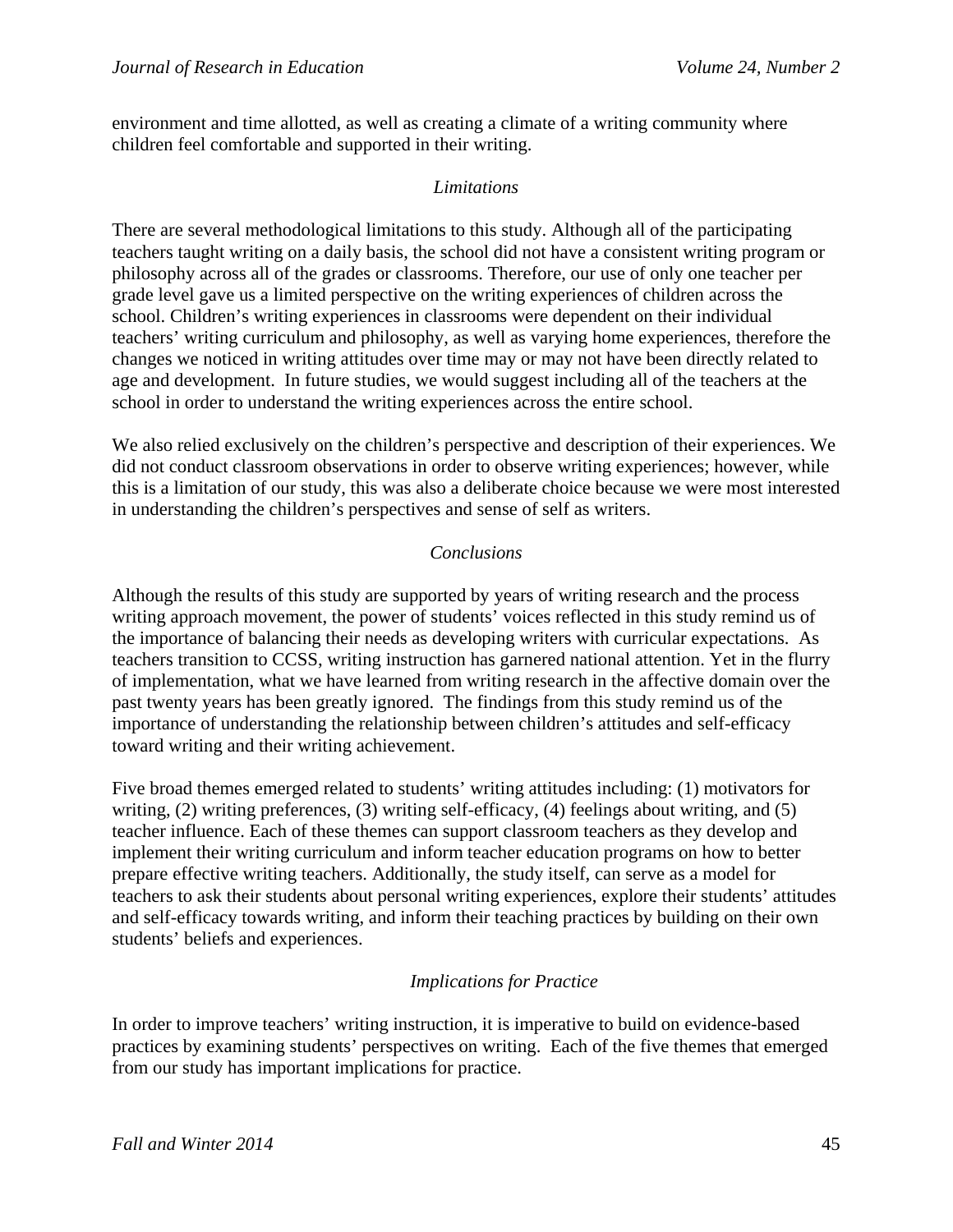# *Motivators for Writing*

It is important that teachers understand the relationship between writing motivation and writing achievement (Graham, Berninger, & Fan, 2007; Kear et al., 2000; Knudson, 1995). If teachers understand this important link, they will be more likely to make instructional choices based on the needs and interests of their students. For example, if teachers realize that topic choice is a strong motivator for students, they will be more likely to provide choice of topic even within cycles of writing genres required by CCSS (Fletcher, 2006). Teachers will also be more likely to use process-oriented approaches to writing instruction if they understand the benefits of constructive feedback, a variety of sharing opportunities, and freedom to express one's ideas (Graham et al., 2007).

# *Writing Preferences*

Another key implication from this study was the importance of recognizing audience and purpose (Ray & Glover, 2008). For the younger children in the study, they valued teachers sharing their work or writing for a particular audience, such as the tooth fairy. Their writing preferences seemed less personal in nature versus the older children who recognized the difference between writing for a public audience versus private writing (e.g., writing in a diary or to express feelings). Teachers could choose to offer children the opportunity to write for a variety of purposes and audiences in order to help develop voice as well as explore writing across genres. The children in our study were excited about the opportunities that they had to write in self-selected genres such as poetry, comics, songs and many expressed that these were the forms of writing that they enjoyed outside of the classroom. In a few cases, children who expressed a lack of interest in writing within the classroom were excited about writing in these genres outside the classroom. Teachers can build on these findings by exploring the incorporation of a variety of genres into their writing curriculum in order to engage diverse learners and support each child's unique development as a writer.

## *Writing Self-Efficacy*

Students reported that practice and experiences with writing, together with the use of conventions and elaboration in writing made them good writers. We noticed that these skills and behaviors that they identified reflected their experiences with classroom practices and teacher beliefs of "good writing," and few focused on the content and coherency of the writing process or product. As teachers strive to use evidence-based practices and transition to new writing standards, it is important to consider what practices increase students' feelings of competence as writers (Gillespie, Olinghouse, & Graham, 2013; Graham et al., 1993). To give children the "practice" they recognize as valuable, the writing curriculum could include a variety of daily opportunities to write, both formal and informal so that children can learn to write for different audiences, use different voices and learn how to develop their voice as writers (Ray & Glover, 2008). To help children become confident in using conventions and elaboration, teachers could embed mechanics and craft lessons into authentic writing experiences such as Writer's Workshop.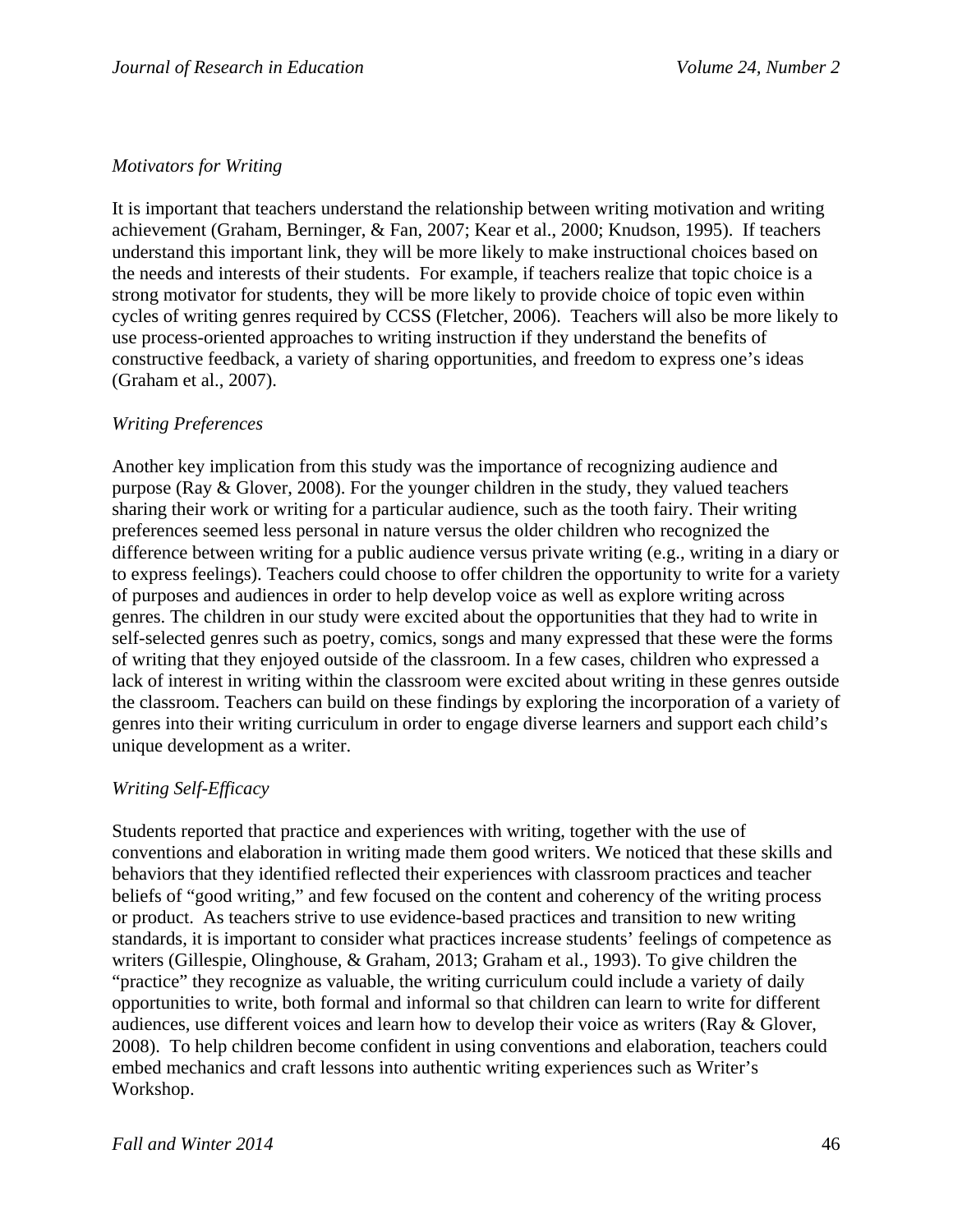## *Feelings about Writing*

Although students' feelings about writing are often well-established when they enter a teacher's classroom, feelings and attitudes continue to evolve as students have writing experiences in different grade levels and with different writing teachers (Author, 2010; Ng, Nicholas, & Williams, 2010; Norman & Spencer, 2005). Beyond establishing best practices for writing instruction, our findings imply that teachers could create opportunities for students to share their feelings about writing, as a way of informing instruction and understanding each student's personal relationship with writing. The method of this study can serve as a model for having meaningful conversations with children about their feelings toward writing.

## *Teacher Influence*

The role of the teacher was influential in the development of student writing attitudes in the current study. We can see from the data that children's attitudes towards writing were often directly linked to their experiences in the classroom and children who seemed to prefer writing expressed that their teachers valued writing and were enthusiastic in their teaching of writing. As teachers reflect on their own writing attitudes and instructional practices, they might be encouraged to observe the effects that their personal dispositions have on students' writing attitudes and motivation toward writing (Author, under review).

# *Final Thoughts*

Given what we heard from the students in this study, we encourage teachers to appreciate the differences in their students' writing interests and build on their individual strengths. We also encourage teachers to consider changes in writing attitudes that develop over time, so that if teachers move between grade levels or work with different populations of students, they will take these changes into consideration as they learn about their students' writing attitudes and experiences. As writing expectations continue to increase, it is important to consider future research on the influence of the affective domain on writing achievement and the role teachers play in helping students develop positive attitudes toward writing and a strong sense of efficacy in their writing abilities. Fletcher (2006) states that:

Writing teachers draw on three distinct pools of knowledge: what we know about teaching, what we know about our students, and what we know about the craft of writing itself. (p. 6)

Keeping this in mind, it is crucial for teachers to focus on these inseparable crafts of teaching and writing while keeping a strong focus on each child as author.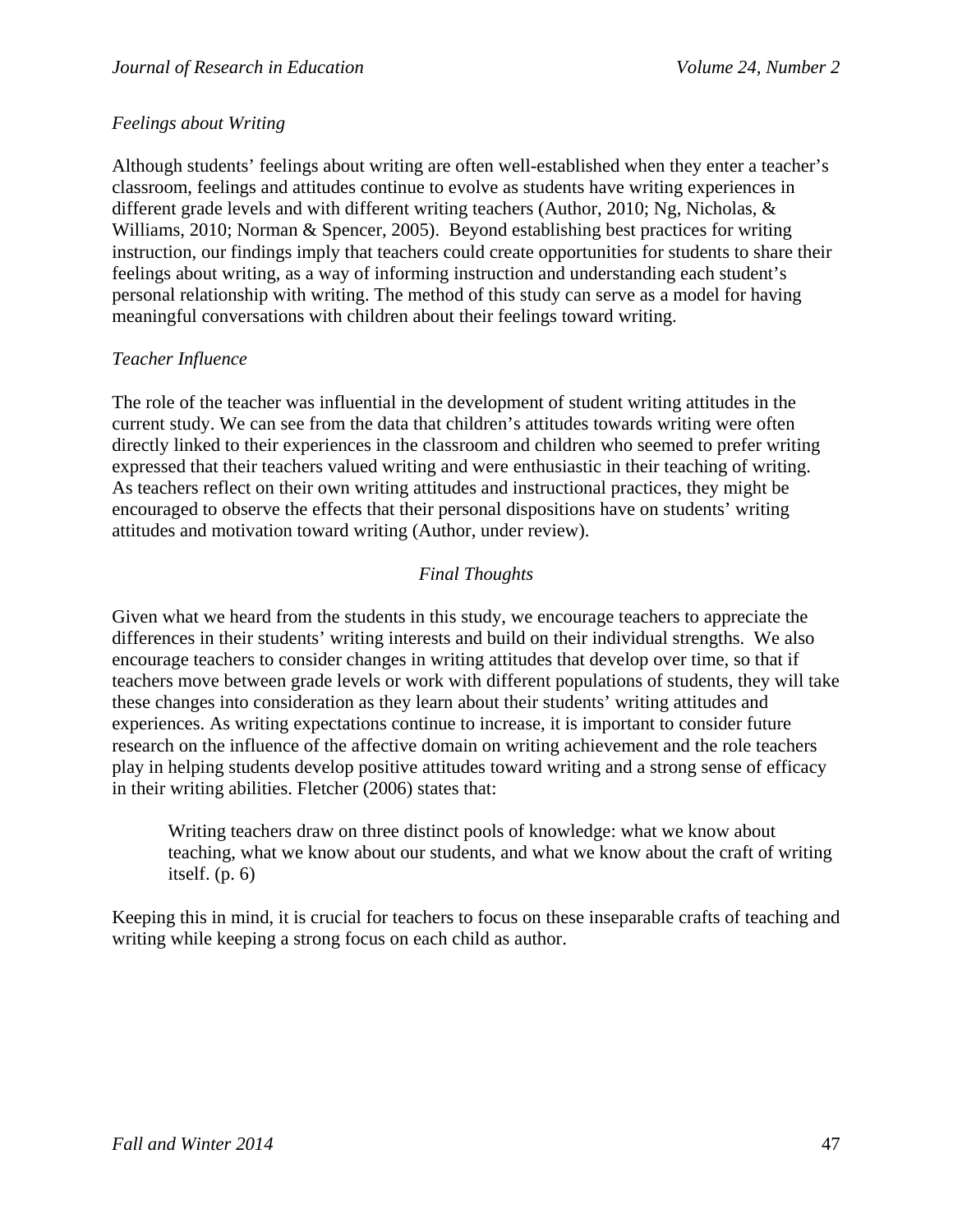## *References*

Alexander, P. A., Graham, S. & Harris, K. (1998). A perspective of strategy research: Progress and prospects. *Educational Psychology Review, 10*(2). 129-154.

Anderman, E. M. & Maehr, M. L. (1994). Motivation and schooling in the middle grades. *Review of Educational Research, 64,* 287-309.

Anderman, E., & Wolters, C. (2006). Goals, values, and affect: influences on student motivation. In P. Alexander & P. Winne (Eds.), *Handbook of educational psychology* (2nd ed., pp. 369–389). Mahwah, NJ: Lawrence Erlbaum.

Bogdan, R., & Biklen, S. (2007). *Qualitative research in education: An introduction to theory and practice* (5th ed.). Boston: Ally and Bacon.

Fletcher, R. (2006). *Boy writers: Reclaiming their voices.* Portland, ME: Stenhouse Publishers.

Graham, S., Berninger, V., & Fan, W. (2007). The structural relationship between writing attitude and writing achievement in first and third grade students. *Contemporary Educational Psychology, 32,* 516-536.

Graham, S., Harris, K. R., Fink, B., & MacArthur, C. A. (2001). Teacher efficacy in writing: A construct validation with primary grade teachers. *Scientific Studies of Reading*, *56*(2), 177-202.

Graham, S., Schwartz, S. S., & MacArthur, C. A. (1993). Knowledge of writing and the composing process, attitude toward writing, and self-efficacy for students with and without learning disabilities. *Journal of Learning Disabilities, 26*, 237-249.

Hidi, S., Berndorff, D., & Ainley, M. (2002). Children's argument writing, interests and selfefficacy: an intervention study. *Learning and Instruction, 12*, 429-446.

Irvin, J., Meltzer, J., & Dukes, M. (2007). *Taking action on adolescent literacy: An implementation guide for school leaders.* Alexandria, VA: Association for Supervision and Curriculum Development.

Jones, E. (2008). Predicting performance in first-semester college basic writers: Revisiting the role of self-beliefs. *Contemporary Educational Psychology, 33(2)*, 209-238.

Kear, D. J., Coffman, G. A., McKenna, M. C., & Ambrosio, A. L. (2000). Measuring attitudes toward writing: A new tool for teachers. *The Reading Teacher, 54*(1),10-23.

Knudson, R. (1991). Development and use of a writing attitude survey in grades 4 to 8. *Psychological Report, 68,* 807–816. doi:10.2466/PR0.68.3.807-816

Knudson, R. (1992). Development and application of a writing attitude survey for grades 1 to 3. *Psychological Reports, 70,* 711–720. doi:10.2466/PR0.70.3.711-720

*Fall and Winter 2014* 48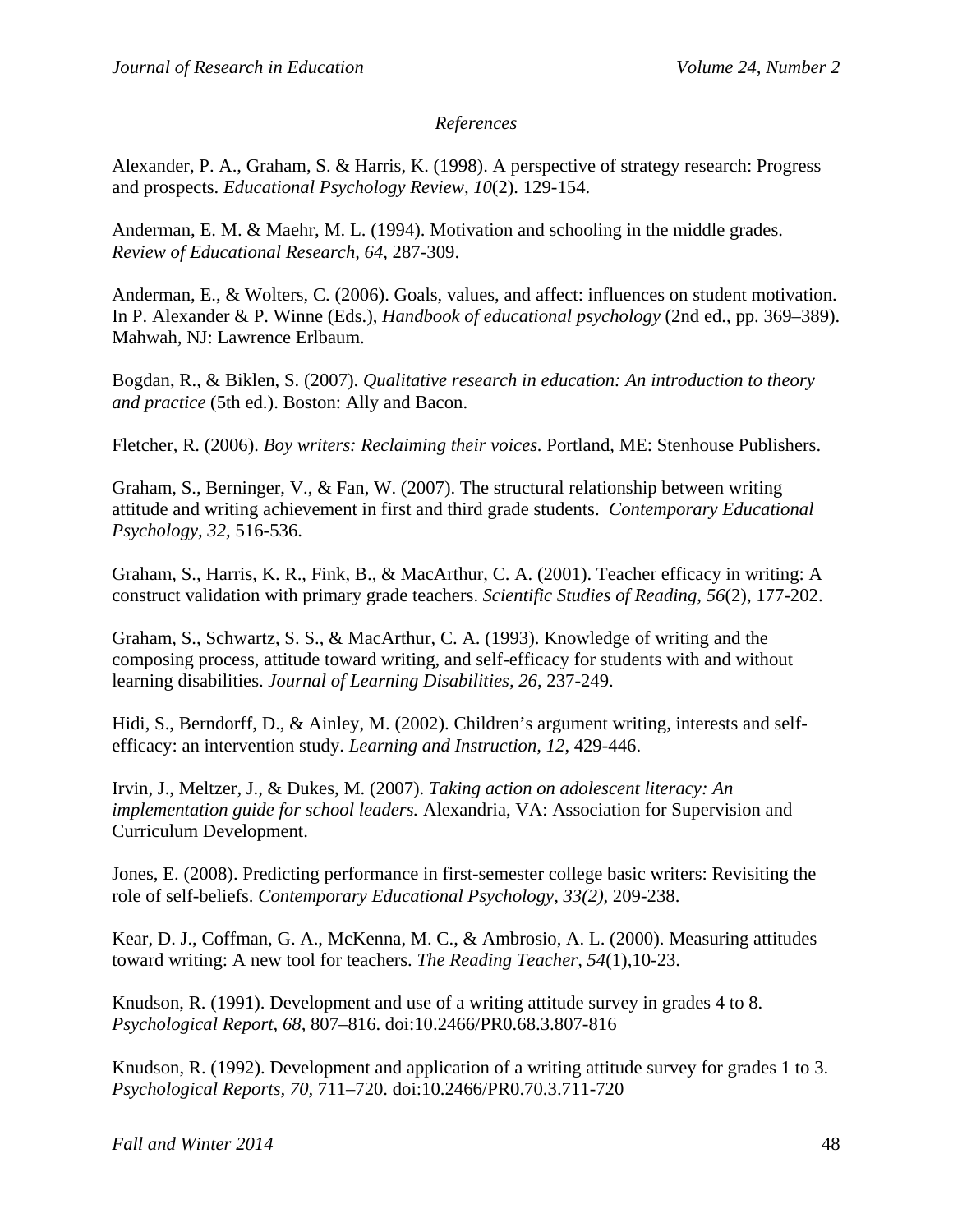Knudson, R. (1993). Effects of ethnicity in attitudes toward writing. *Psychological Reports, 72,* 39–45. doi:10.2466/pr0.1993.72.1.39

Knudson, R. E. (1995). Writing experiences, attitudes, and achievement of first to sixth graders. *The Journal of Educational Research*, *89*(2), 90-97.

 Krueger, R. A., & Casey, M. A. (2000). *Focus groups: A practical guide for applied research.*  Thousand Oaks, CA: Sage Publications.

Krueger, R. A., (1994). *Focus groups: A practical guide for applied research.* Thousand Oaks, CA: Sage Publications.

Ng, W., Nicholas, H., & Williams, A. (2010). School experience influences on pre-service teachers' evolving beliefs about effective teaching. *Teaching and Teacher Education: An International Journal of Research and Studies*, *26*, 278-289.

Norman, K. A., & Spencer, B. H. (2005). Our lives as writers: Examining preservice teachers' experiences and beliefs about the nature of writing and writing instruction. *Teacher Education Quarterly*, *32*(1), 25-40.

Nystrand, M. (1989). A social-interactive model of writing. *Written Communication, 6,* 66-85.

Nystrand, M. (2006). The social and historical context for writing research. In C. MacArthur, S. Graham, & J. Fitzgerald, *Handbook of Writing Research.* NY: Guilford.

Gillespie, A., Olinghouse, N. G., & Graham, S. (2013). Fifth-grade students' knowledge about writing process and writing genres. *The Elementary School Journal*, *113*(4), 565-588.

Pajares, F. (2003). Self-efficacy, beliefs, motivation, and achievement in writing: A review of the literature. *Reading & Writing Quarterly: Overcoming Learning Difficulties, 19*(2), 139-158.

Piazza, C. L. & Siebert, C. F. (2008). Development and validation of a writing dispositions scale for elementary and middle school students. *The Journal of Educational Research, 101,* 275-285.

Rabiee, F. (2004). Focus-group interview and data analysis. *Proceedings of the Nutrition Society, 63,* 655-660.

Ray, K. W. & Glover, M. (2008). *Already ready: Nurturing writers in preschool and kindergarten.* Portsmouth, NH: Heinemann.

Ritchie, J., & Spencer, L. (1994). Qualitative data analysis for applied policy research. In A. Bryman, & R.G. Burgess, *Analysing Qualitative Data* (pp. 173-194). London: Routledge. Shaughnessy, M. (1977). *Errors and expectations.* London: Oxford University Press.

Shell, D. F., Colvin, C., & Bruning, R. H. (1995). Self-efficacy, attributions, and outcome